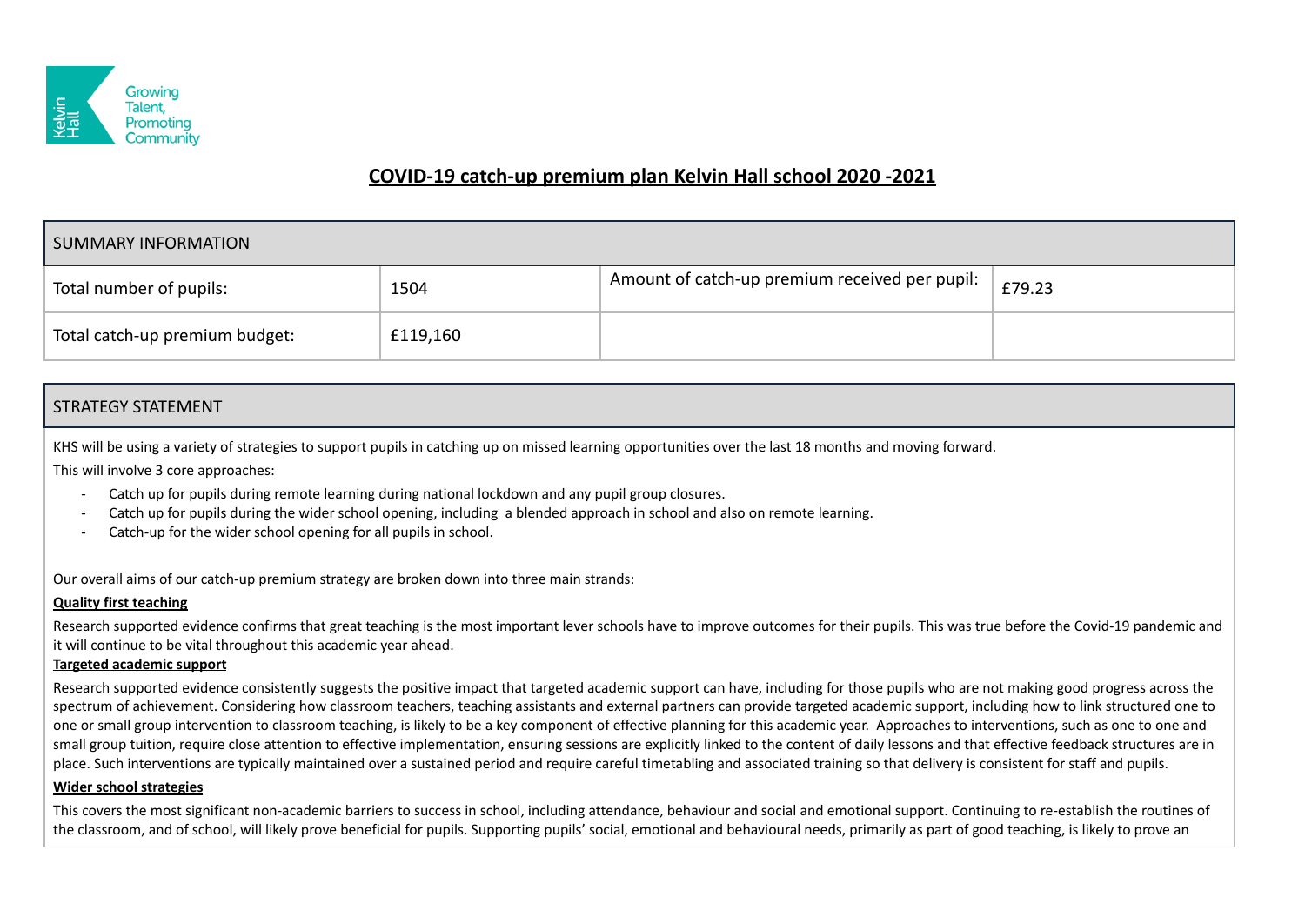effective strategy to support learning. Regional lockdowns plus self-isolation have continued to disrupt attendance in schools with a likely disproportionate impact on disadvantaged pupils.

### Our specific objectives:

To remove the barriers to reduce the attainment gap between groups at Kelvin Hall school including,

- Our disadvantaged pupils and their peers (1)
- To reduce the attainment gap between boys and girls (2)
- To raise the attainment of all pupils to close the gap created by COVID-19 school closures (3)
- To support post 16 progression to ensure no child is left behind (4)
- To reduce the attainment gap between SEN pupils and their peers (5)

| <b>Barriers to future attainment</b>                                                                                                                                                                                                                                                                                                                                                                                                                                                                                                                                              |                                                           |  |  |  |  |  |
|-----------------------------------------------------------------------------------------------------------------------------------------------------------------------------------------------------------------------------------------------------------------------------------------------------------------------------------------------------------------------------------------------------------------------------------------------------------------------------------------------------------------------------------------------------------------------------------|-----------------------------------------------------------|--|--|--|--|--|
| <b>Attendance</b><br>Absence due to coronavirus pandemic<br>Lack of engagement with online learning                                                                                                                                                                                                                                                                                                                                                                                                                                                                               | <b>Social and Emotional</b><br>Pupil wellbeing and health |  |  |  |  |  |
| <b>Academic, Social and Economic</b><br>Low levels of ambition<br>Limited parental engagement with some families in the community<br>Some disadvantaged students do not have the space, correct environment or attitude to work at home<br>Pupil engagement/disengagement years 10-11 boys<br>Pupil engagement/progress SEN<br>Remote learning support and access to devices/equipment and environment to learn effectively<br>Passive participation in lessons - boys                                                                                                            |                                                           |  |  |  |  |  |
| <b>Teaching and learning</b><br>Quality time for collaborative planning and delivery of lessons and professional development<br>Quality curriculum time missed - low levels of literacy particularly in the lower year groups<br>Consistently good teaching/live remote teaching to promote the progress of PP students<br>Lack of consistent academic days in school to address catch up for PP/SEN students pre and post two national lockdowns in 2020 and 2021<br>Higher levels of challenge for all students particularly high ability disadvantaged students with new GCSEs |                                                           |  |  |  |  |  |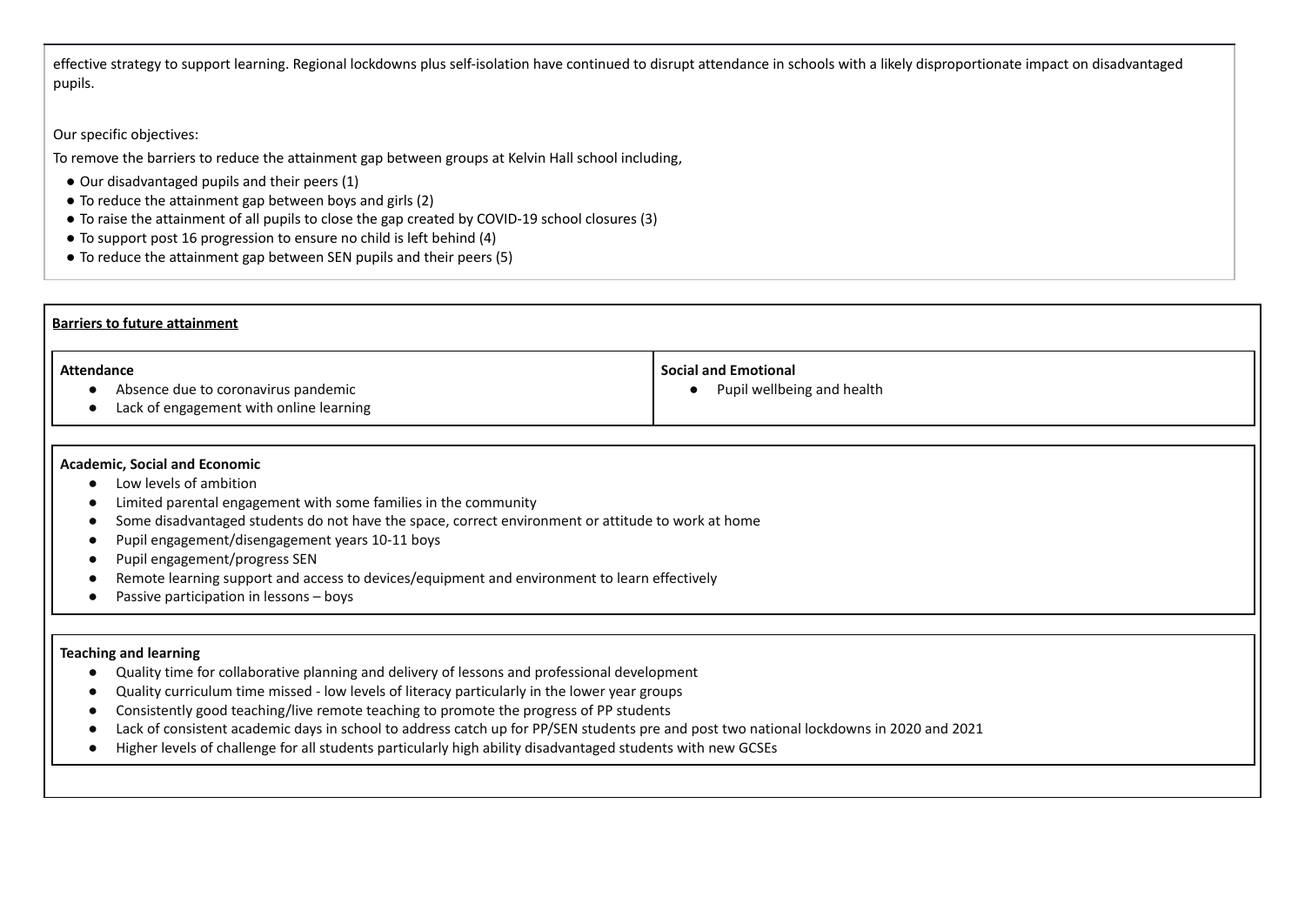| <b>Action and Strategy area</b>                                                                                                                                                                                                                                                                              | <b>Intended</b><br>outcome<br>and<br><b>success</b><br>criteria | What's the evidence and rationale<br>for this choice?                                                                                                                                                              | <b>Staff lead</b>                                   | Cost                                                                                                                                           | When will you review<br>this?               |
|--------------------------------------------------------------------------------------------------------------------------------------------------------------------------------------------------------------------------------------------------------------------------------------------------------------|-----------------------------------------------------------------|--------------------------------------------------------------------------------------------------------------------------------------------------------------------------------------------------------------------|-----------------------------------------------------|------------------------------------------------------------------------------------------------------------------------------------------------|---------------------------------------------|
| Wider approach<br>To provide/support with:<br>-ICT devices and internet<br>accessibility for remote learning<br>-Home learning equipment<br>additional to ICT support<br>Wider approach<br>To increase parental engagement                                                                                   | $1 - 5$                                                         | <b>School SIP priorities</b><br>Parental survey needs<br>Post 16 progression data<br>DfE performance tables<br>DfE catch up guidance<br>EEF Covid support research guide<br>School SSAT working groups outcomesAFL | Directors and<br>DHTs overseen<br>by CLg and<br>PCa | Approx 250<br>devices and<br>internet dongle<br>support<br>£50000 (shared<br>with whole<br>school Budget)                                      | In the first instance termly                |
| through:<br>-Online Parental meeting software<br>'School Cloud'<br>-Professional approach to home<br>learning surveys 'QDC'<br>-Welfare support phone call checks                                                                                                                                            | $1-5$                                                           | <b>School SIP priorities</b><br>Parental survey needs<br>EEF covid support research guide<br>Teaching staff feedback<br>Support staff feedback                                                                     | JSh/CGr                                             | £1000 software<br>£1000 software<br>£400 phone<br>contracts                                                                                    | In the first instance termly                |
| Wider approach<br>To provide additional wellbeing<br>support to students including post<br>lockdown:<br>-additional temporary PLD staffing<br>-additional temporary BSO staffing<br>-Increase in looked after children<br>staff hours 3 days to 5 days<br>- ASC consultancy support for ASC<br>hub - Luke C. | $1 - 5$                                                         | Parental/staff/pupil surveys<br><b>Attendance statistics</b><br>Behaviour/class charts referrals<br>Well being referrals<br>Local Authority SEND working party<br>recommendations                                  | CGr/JGr                                             | Staff costs<br>BSO £12200<br>PLD £16322<br>Service level<br>agreement ASC<br>£2740 x2 blocks<br>LAC costs -<br>whole school<br>staffing budget | In the first instance end of<br>year review |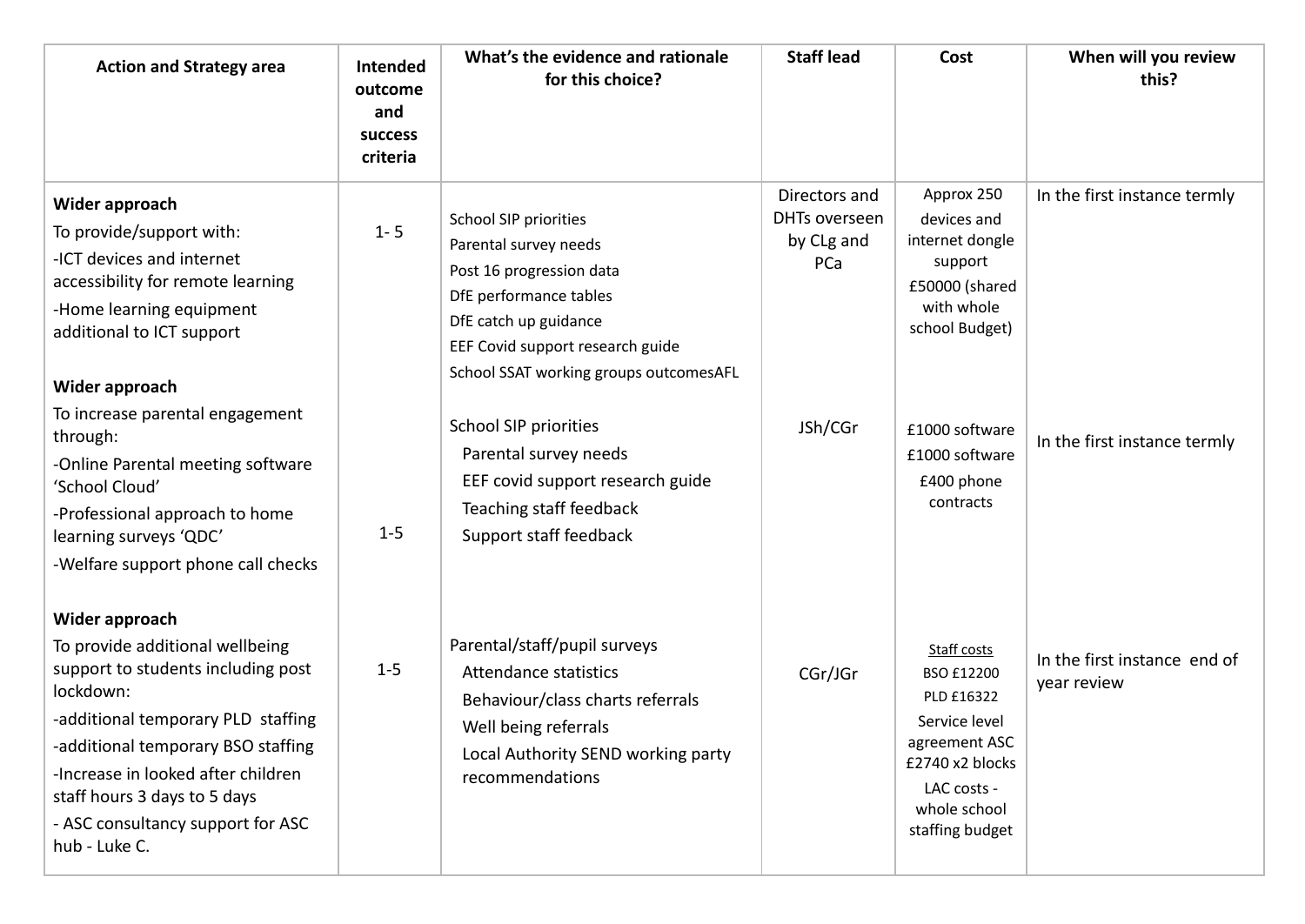| -ASC consultancy support for ASC<br>Hub-Aspire Academy                                                                         |         |                                                                                                                                                                            |                                                  |                                                                                                                              |                  |
|--------------------------------------------------------------------------------------------------------------------------------|---------|----------------------------------------------------------------------------------------------------------------------------------------------------------------------------|--------------------------------------------------|------------------------------------------------------------------------------------------------------------------------------|------------------|
| Wider approach<br>Class charts:<br>-To increase parental engagement<br>-To further positive pupil<br>engagement including SEND | $1 - 5$ | Parental/staff/pupil surveys<br>Attendance statistics<br>Behaviour/Class charts referrals<br>Well being referrals<br>Local Authority SEND working party<br>recommendations | Pastoral<br>DHT/AHT<br>including<br><b>SENCo</b> | £6998 one year<br>software<br>package                                                                                        | Easter 2021      |
| Wider approach<br>Non academic summer schools to<br>promote resilience,<br>character, motivation and goals<br>using            | $1 - 5$ | <b>EEF Research</b><br>L.A. transition<br>LA SEND team<br>Parental and student surveys                                                                                     | CGr/JSh                                          | Staff cost and<br>activity<br>resource cost<br><b>TBC</b><br>Additional use<br>of school<br>intervention<br>budget<br>£8-10K | Summer 2021      |
| Wider approach<br>The university of Hull ' Unlocked<br>Programme target Year 10'                                               | $1 - 5$ | <b>EEF Research</b><br>LA SEND team<br>Parental and student surveys<br>Year 10 key data<br>Year 10 attendance<br>Year 10 class charts                                      | JGr/Att team                                     | Catch up<br>resources<br>provision<br>£500<br>In school cost -<br>curriculum time<br>over one full<br>half term              | End of programme |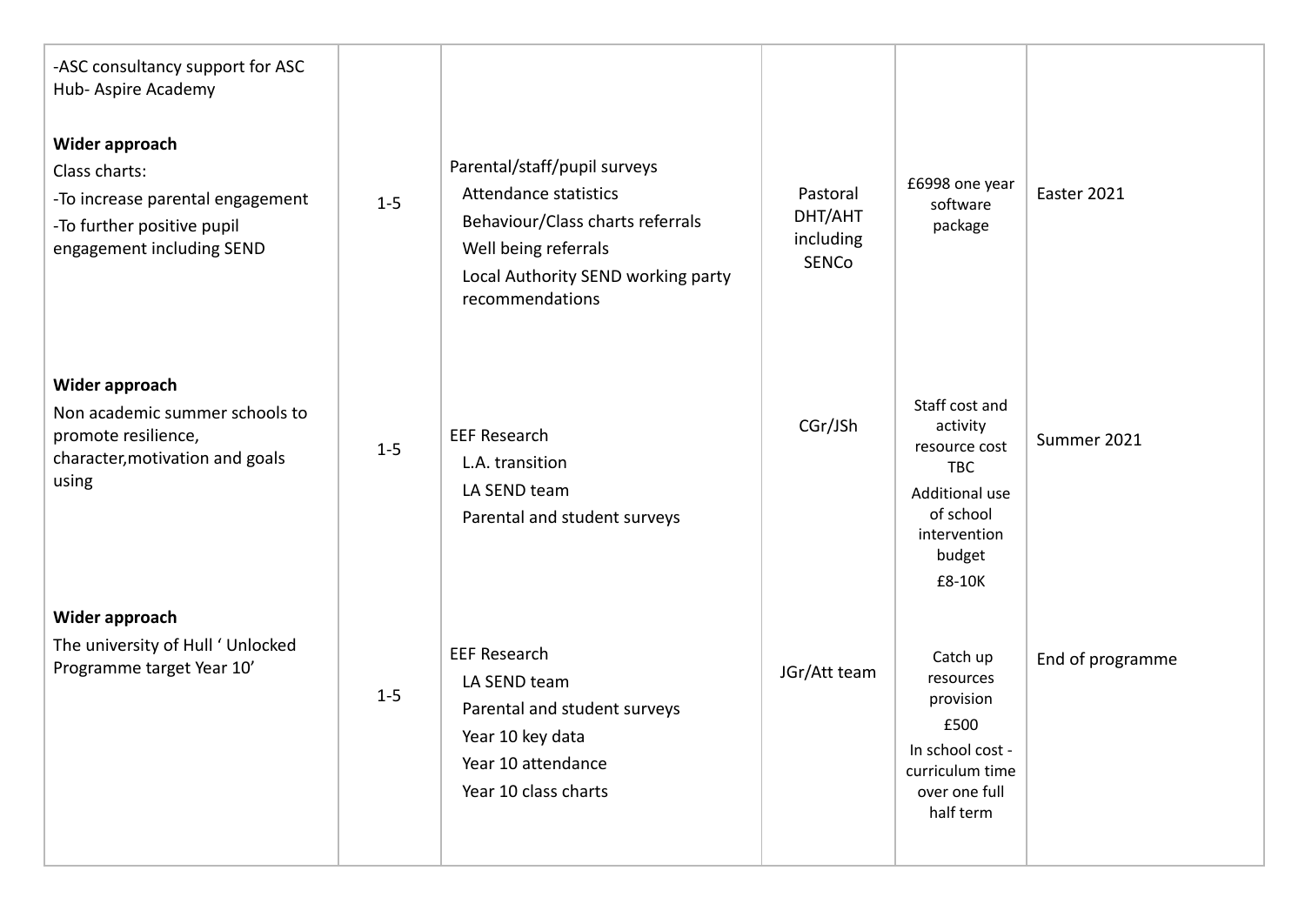| Wider approach<br>Provide revision books to Year 10<br>and 11 (including electronic).                                                                                                                                                                                                                                                    | $1 - 5$ | <b>EEF Research</b><br>Student survey                                                                            | All Directors                   | £3000                                                                                 | Summer 2021                                            |
|------------------------------------------------------------------------------------------------------------------------------------------------------------------------------------------------------------------------------------------------------------------------------------------------------------------------------------------|---------|------------------------------------------------------------------------------------------------------------------|---------------------------------|---------------------------------------------------------------------------------------|--------------------------------------------------------|
| <b>Targeted Academic support</b><br>To provide targeted academic<br>support for one to one / small group<br>intervention in:<br>-Maths<br>-Science<br>$-ICT$<br>-MfL                                                                                                                                                                     | $1-5$   | <b>EEF Research</b><br>DFE guidance<br>Key Year data<br>Teacher assessments                                      | PCa/CLg/<br><b>Directors</b>    | £7340<br>£19408 (cost<br>split through<br>school staff<br>budget)<br>£3800<br>MFL tbc | Summer 2021                                            |
| <b>Targeted Academic support</b><br>-Period 7 intervention/revision<br>through google classroom.<br>-Easter and half term 2021 revision<br>classes to all year 11.                                                                                                                                                                       | $1 - 5$ | <b>EEF Research</b><br>Student attendance<br>Teacher assessments                                                 | All DHTs                        | £3500-£5000                                                                           | Summer 2021                                            |
| <b>Quality first teaching</b><br>To provide specialised CPD to<br>support quality teach first learning<br>both in school and remote learning<br>including:<br>Google classroom CPD<br>SSAT EFA two year programme<br>(including quality feedback and<br>metacognition strategies).<br>Implementing Maths White Rose<br>resources for QFT | $1 - 5$ | <b>EEF Research</b><br><b>SSAT Research</b><br>DfE guidance<br>Teaching Schools research<br>ARK Academy Research | CKe/JSh<br><b>All Directors</b> | £6000<br>£6000                                                                        | In the first instance termly -<br>ongoing through 2021 |